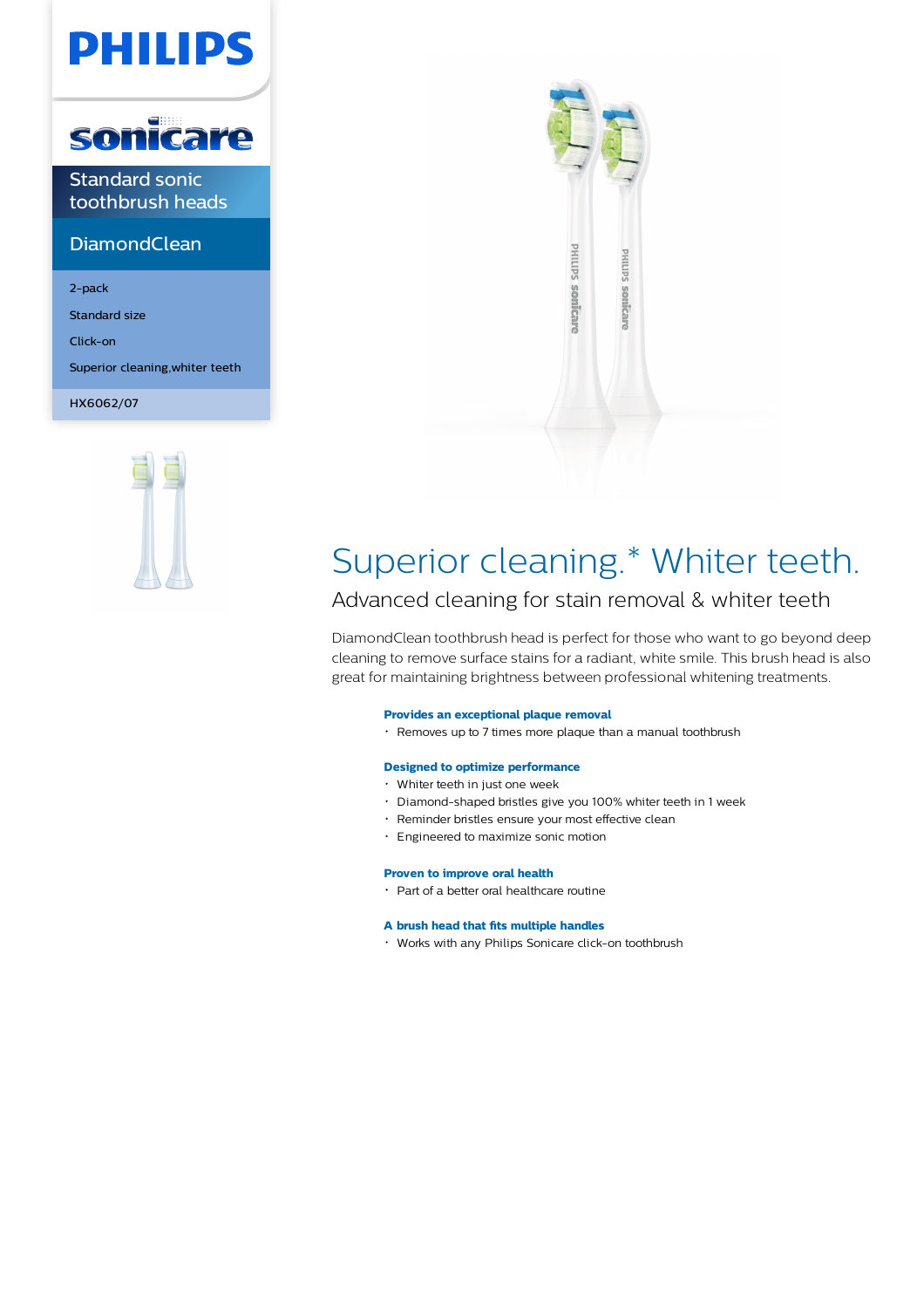# **Highlights**

### **Whiter teeth in just one week**



Philips Sonicare DiamondClean toothbrush head removes up to 100% more stains for whiter teeth in just 7 days.

### **Whiter teeth, fast**



The DiamondClean's stain-removal pad, made from densely-packed diamond-shaped bristles, removes surface stains caused by food and drinks. You'll notice a whiter smile, up to 100%\*, in just 7 days.

## **Removes up to 7x more plaque**



Philips Sonicare DiamondClean brush head is clinically proven to remove up to 7 times more plaque than a manual toothbrush after just four weeks of use.

#### **Maximized sonic motion**



Philips Sonicare brush heads are vital to our core technology of high-frequency, highamplitude brush movements performing over 31,000 brush strokes per minute. Our unparalleled sonic technology fully extends the power from the handle all the way to the tip of the brush head. This sonic motion creates a dynamic fluid action that drives fluid deep between teeth and along the gum line for superior, yet gentle, cleaning every time.

## **Click-on brush head system**



This brush head clicks on and off your brush handle for a secure fit and easy maintenance and cleaning. It fits all Philips Sonicare toothbrush handles except: PowerUp Battery and Essence.

#### **Better oral healthcare**



Like all authentic Philips Sonicare branded brush heads, this brush head is safe on teeth and gums. Each brush head has been quality tested for exceptional performance and durability.

#### **Reminder bristles**



At first glance it may not be obvious, but brush heads lose stiffness and gradually wear down over months of normal use. Our blue reminder bristles fade to white and help you recognize when it's time for a replacement. For optimal results, replace your brush head every three months.